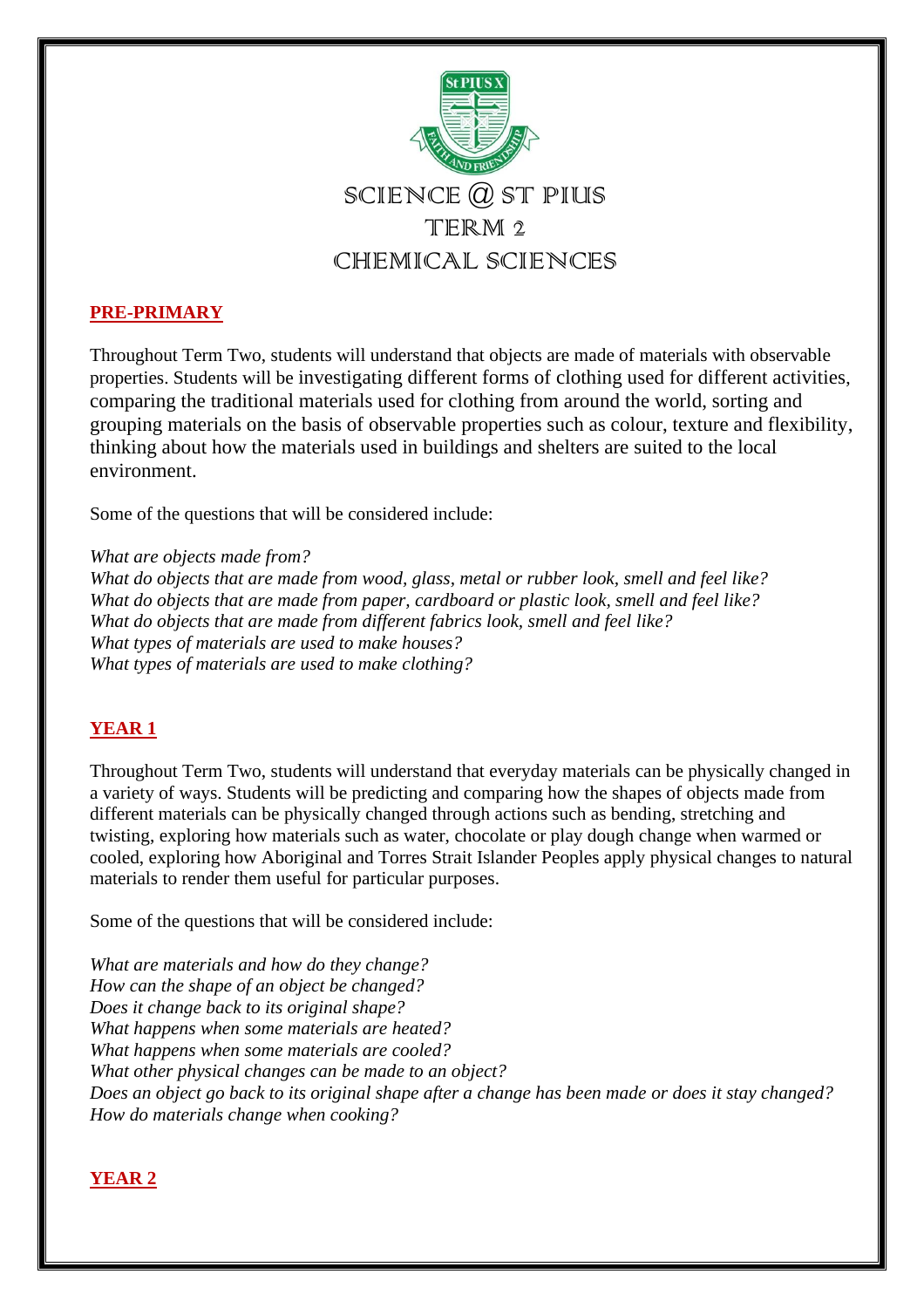Throughout Term Two, students will understand that different materials can be combined for a particular purpose. Students will be exploring the local environment to observe a variety of materials and describing ways in which materials are used, investigating the effects of mixing materials together, suggesting why different parts of everyday objects such as toys and clothes are made from different materials, identifying materials such as paper that can be changed and remade or recycled into new products, investigating the ways in which Aboriginal and Torres Strait Islander Peoples combine different materials to produce utensils (hafting, weaving, sewing and gluing).

Some of the questions that will be considered include:

*What are materials and what properties do they have? What materials are found in the local environment and what are their properties? How are they used? What happens when materials are mixed and does this make their properties change? What different materials are toys made from and why? What happens to the property of materials when they are used to create mixtures?* 

# **YEAR 3**

Throughout Term Two, students will understand that a change of state between solids and liquids can be caused by adding or removing heat. Students will be predicting the effect of heat on different materials, investigating how liquids and solids respond to changes in temperature, for example water changing to ice, or melting chocolate, exploring how changes from solid to liquid and liquid to solid can help us recycle materials, investigating how changes of state in materials used by Aboriginal and Torres Strait Islander Peoples, such as beeswax or resins, are important for their use.

Some of the questions that will be considered include:

*What do we know about solids, liquids and gases? Can liquid become a solid? Can a solid become a liquid? What makes solid ice change into a liquid? What causes melting? Does the amount of heat affect the time it takes for ice to melt? What other solids melt? Does the size of the solid affect the time it takes to melt? What makes a liquid change into a solid? What effect does freezing have on a liquid? Can a solid change to a liquid and then back to a solid? What is a reversible change? How is changing between solid and liquid useful for recycling?* 

### **YEAR 4**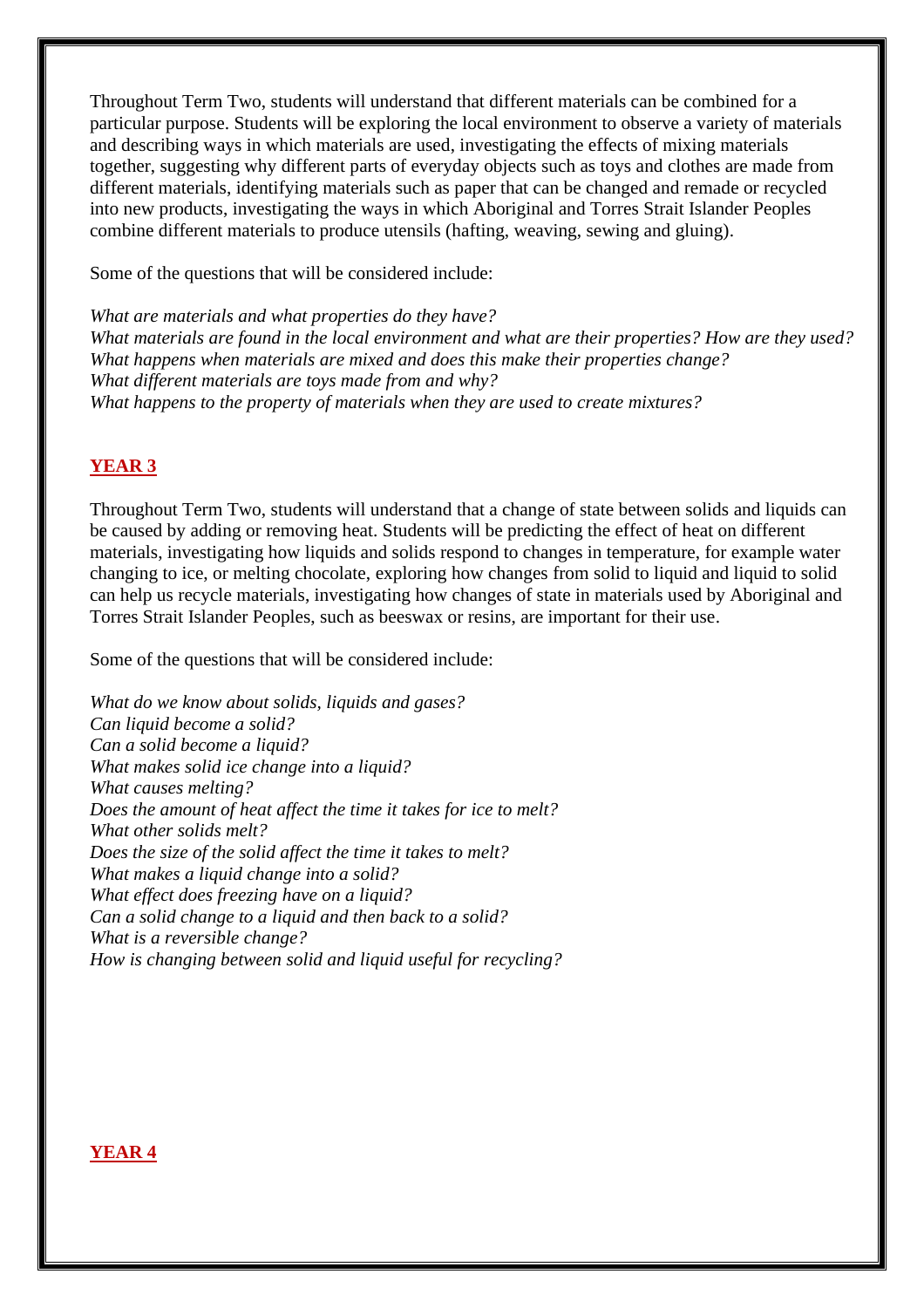Throughout Term Two, students will understand that natural and processed materials have a range of physical properties that can influence their use. Students will be describing a range of common materials, such as metals or plastics, and their uses, investigating a particular property across a range of materials, selecting materials for uses based on their properties, considering how the properties of materials affect the management of waste or can lead to pollution, considering how Aboriginal and Torres Strait Islander Peoples use natural and processed materials for different purposes, such as tools, clothing and shelter, based on their properties, considering how Aboriginal and Torres Strait Islander Peoples' knowledge of natural and processed materials informs the preparation of effective, vibrant and long-lasting paints.

Some of the questions that will be considered include:

*What are natural and processed materials? What are the properties and uses of natural and processed materials like wool? What are the properties and uses of a synthetic material like polyester? How does this compare to the properties and uses of a natural material like cotton? What are the properties and uses of other materials? What is biodegradable material and why is it important to waste management? How does plastic contribute to ocean pollution? What properties make plastic harmful?* 

# **YEAR 5**

Throughout Term Two, students will understand that solids, liquids and gases have different observable properties and behave in different ways based on these properties. Students will be recognising that substances exist in different states depending on the temperature, observing that gases have mass and take up space, demonstrated by using balloons or bubbles, exploring the way solids, liquids and gases change under different situations such as heating and cooling, recognising that not all substances can be easily classified on the basis of their observable properties, recognising Aboriginal and Torres Strait Islander Peoples' knowledge and understanding of evaporation and how the effect of evaporation can be reduced to conserve water, such as by covering surfaces, recognising Aboriginal and Torres Strait Islander People's knowledge and understanding of solids, liquids, gases

Some of the questions that will be considered include:

*What are the common properties of each state of matter? Can liquids stack on top of each other like solids? Can solids flow from one container to another like liquids? Does a gas have mass like liquids? How does matter change states? Can all matter be classified as either a solid, liquid or a gas?* 

### **YEAR 6**